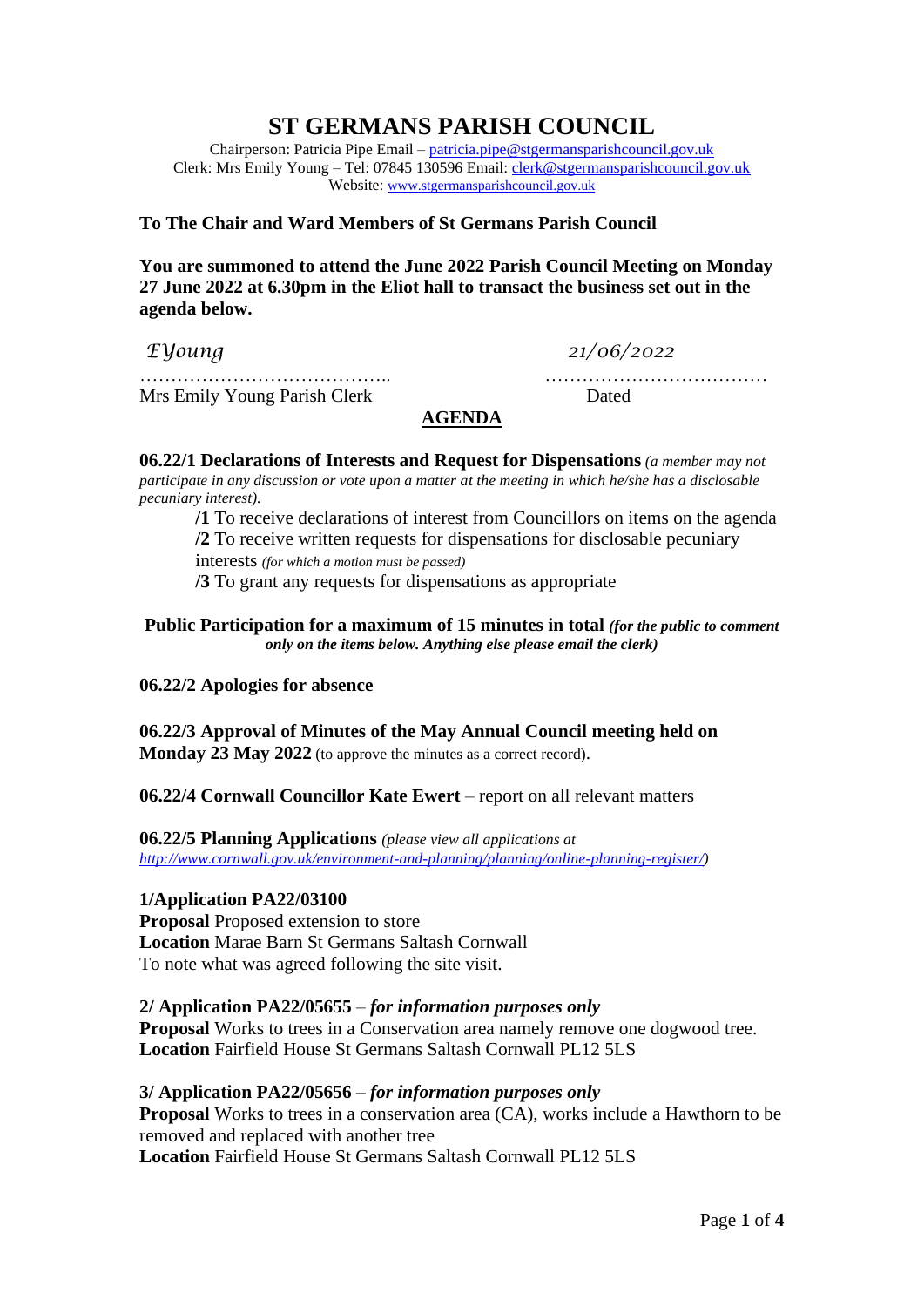# **06.22/6 Planning Applications received after publication of this agenda**

**06.22/7 Planning Appeals**

## **06.22/8 Planning Decisions**

#### **1/ 06/06/2022 PA21/01825 APPROVED**

**Location** Stableyard Port Eliot Estate Church Street St Germans **Proposal** Listed Building Consent for restoration of damaged gate pier

## **2/ 08/06/2022 PA22/04216 APPROVED**

**Location**:- 1 Mill RoadTidefordCornwallPL12 5JN **Proposal** Single storey rear extension.

#### **3/ 31/05/2022 PA21/09758 WITHDRAWN**

**Location** Land South Of Clover Park Tideford Cross **Proposal** Temporary farm dwelling

## **06.22/9 Planning Correspondence and Reports**

#### **06.22/10 Planning matters raised by councillors**

#### **06.22/11 Finance**

**/1** To note & approve the current financial position on all accounts **/2** To authorise payments on the income & expenditure schedule for this month **/3** Nat West banking changes to charges and terms **/4** Lloyds banking changes to charges and terms

## **06.22/12 Request for spending**

**/1 £65.00** empowering communities conference (NALC) – Cllr Griffin **/2 £434.22** request from Safe 38 for advertising stickers, banners, etc **/3 £171.00** SLCC membership renewal

## **06.22/13 Burial ground**

**/1** Interment of Mr Broad **/2** Memorial tablet for T/L Mr Searle **/3** Landmark tree

## **06.22/14 Matters arising from the previous decisions of the council\Clerks report**

*(problems or questions from a previous decision of the council that need to be mentioned. No decisions made.)*

## **06.22/15 Highways**

**/1** A38 **/2** Transport survey **/3** St Germans feasibility study **/4** Bethany

- **/5** Cormac workshop engagement events
- **/6** Hessenford Road closure 3 July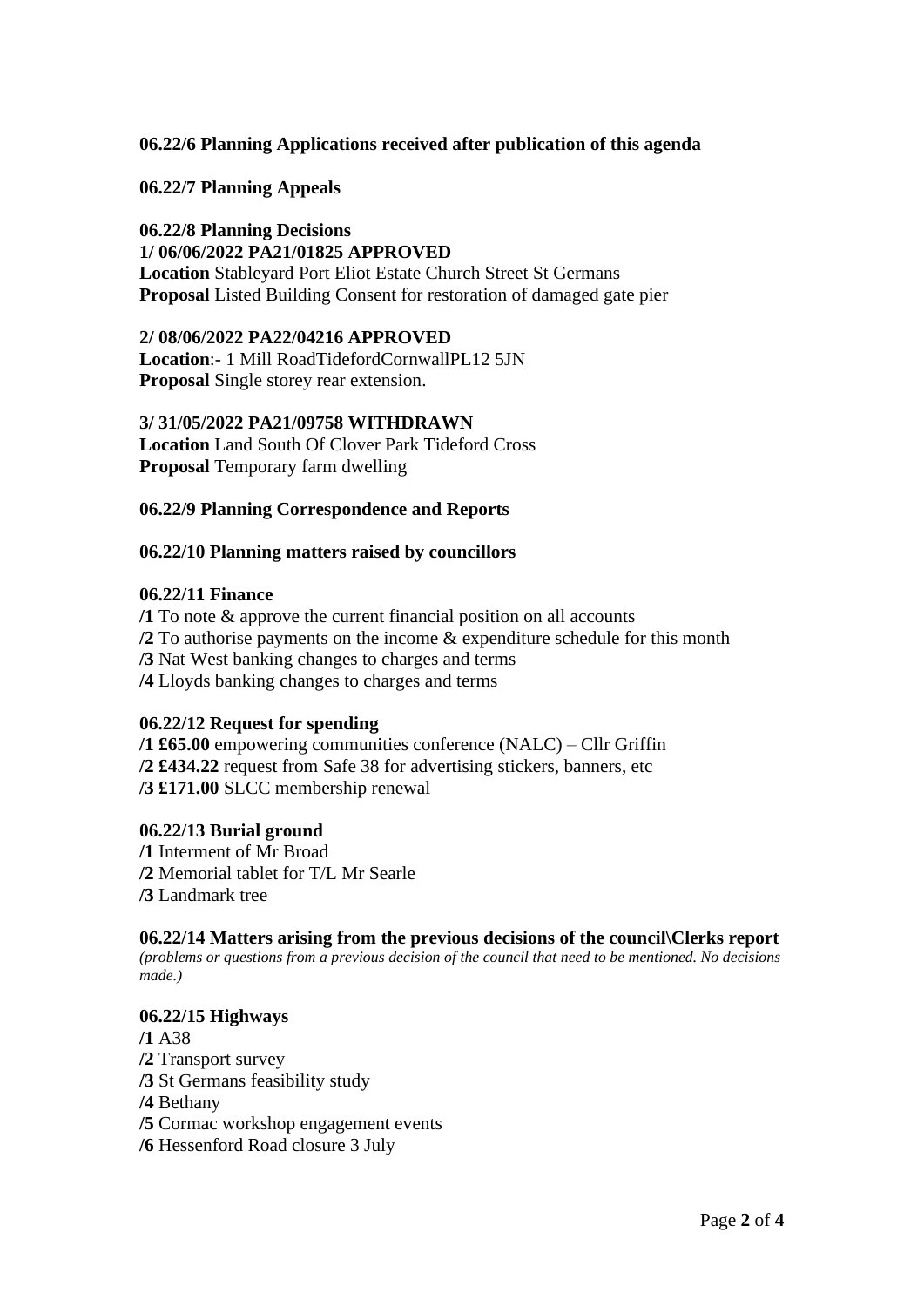**06.22/16** Lease renewals with Port Eliot **06.22/17** Nut Tree **06.22/18** Community Emergency Plan **06.22/19** Polbathic bus shelter **06.22/20** NALC legal update **06.22/21** PC postbox

## **06.22/22 Parish Councillor reports –** *reports circulated does anyone have points or questions to raise?*

**/1 Climate change** – Cllr Griffin

**/2 Safe38 –** Cllr Hodge

**/3 Gateway Community Network panel** – Cllr Witton

## **06.22/23 Any urgent matter to be raised at the discretion of the Chair – this cannot be voted upon**

(Members can raise urgent matters which if admitted, can be discussed and added to the next agenda. Decisions cannot be made until the next meeting.)

## **06.22/24 Playparks**

**/1** St Germans **/2** Tideford

**06.22/25 CIL payment - Balance £2,143.56** Expires 7 May 2025. To be used to support the development of the local council's area, or any part of that area, by funding: a) the provision, improvement, replacement, operation or maintenance of infrastructure: or b) anything else that is concerned with addressing the demands that development places on an area. (CIL Regulation 59C).

## **06.22/26 Correspondence**

**/1** The Rural Bulletin

- **/2** Contract management newsletter
- **/3** Buildings at risk summer update
- **/4** NALC Chief Exec's bulletin
- **/5** Cornwall Council carbon neutral Cornwall